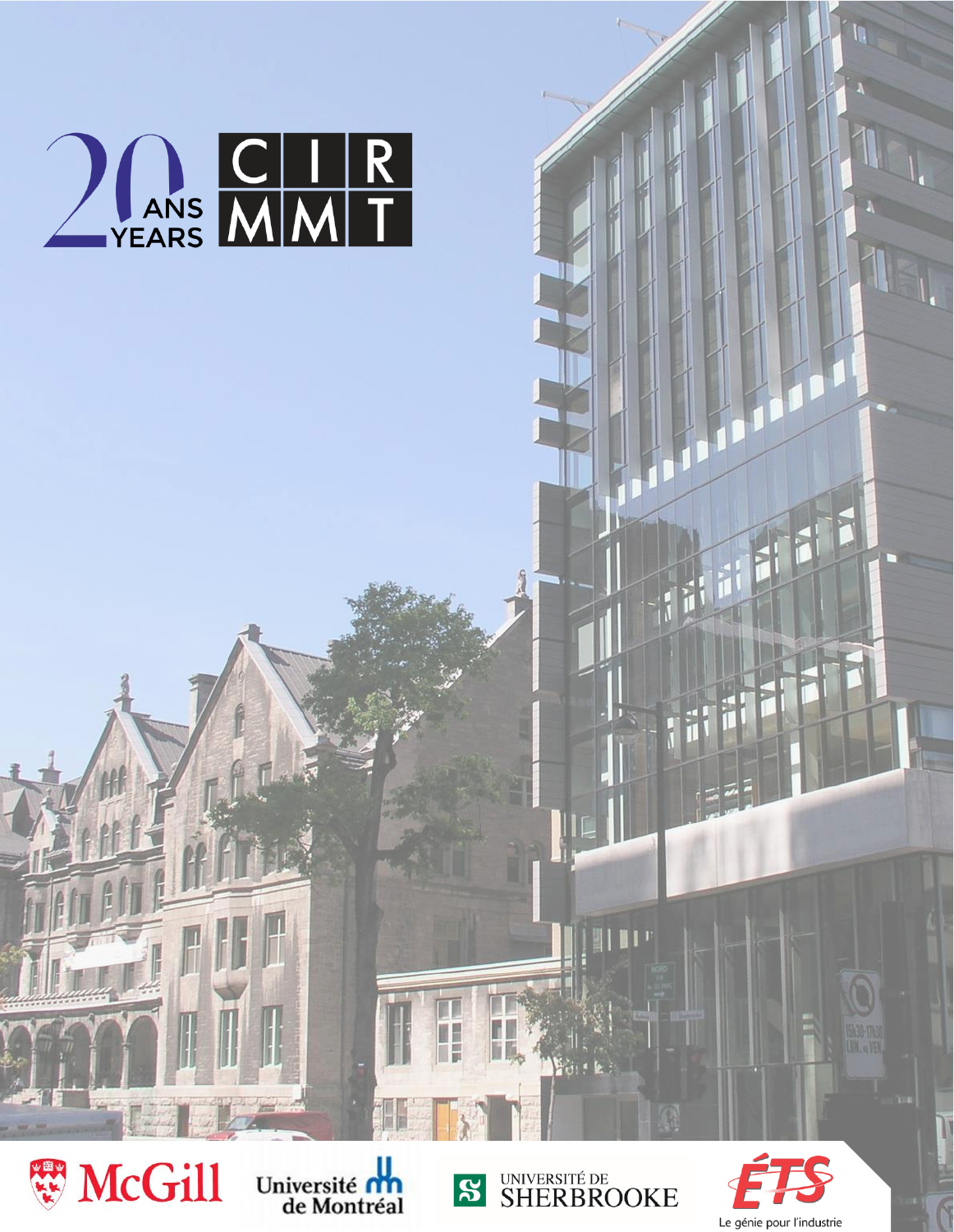**CIRMMT** is a multi-disciplinary, multi-institutional research group that aims to provide a cutting-edge environment for integrated studies of music, acoustics, cognitive science, engineering, digital media and performance sciences. As the foremost Centre in Canada for research in the science and technology of music and sound, CIRMMT develops new possibilities for scientific research, as well as creation, performance and dissemination of music with a major artistic, social and economic impact. Research within CIRMMT's community spans a wide range of topics including how music is created, performed, recorded, transmitted, and received. It also encompasses the ways in which music and sound interact with vision and haptics.

#### **Our Community:**

50 academic members 80+ collaborators (academics, professionals) 200+ graduate students (engineering, neuroscience, music, psychology)

#### **Our Network:**

4 partner institutions (McGill, Université de Montréal, Université de Montréal, ETS) 5 affiliated institutions (Concordia, UQAM, INRS-EMT, Université Laval and Marianopolis College)



# **Available Services**

User interface development, usability testing

Product and prototype validation**:**  protocol design and refinement, IRB application preparation and management, test campaign management and execution, results analysis, reporting

Dissemination and outreach: publication of results in scientific journals, presentations in interdisciplinary conferences

# **Expertise & Resources**

#### **Expertise**

Technology assessment, systems specification, tests design and implementation, user experience evaluation.

#### **Resources**

Highly qualified technical staff; Technical project management; Access to academic members' expertise; Unique research facility: infrastructure & equipment; Access to a large pool of beta-testers.

Centre for Interdisciplinary Research **T** in Music Media and Technology

Technology assessment Product specification and validation for OEM Product testing

# **Infrastructure & Equipment**

### **Six research laboratories, Office Spaces, Meeting Room**

**Specialized equipment**, including: Sound isolated enclosure Portable screening audiometer Sound level meter Acoustic coupler Waveform generator/analyzer

Real-time, dual-domain audio analyzer

Electro-acoustic test bench equipment

Artificial test fixtures

Rapid prototyping environment

[www.cirmmt.org](http://www.cirmmt.org/)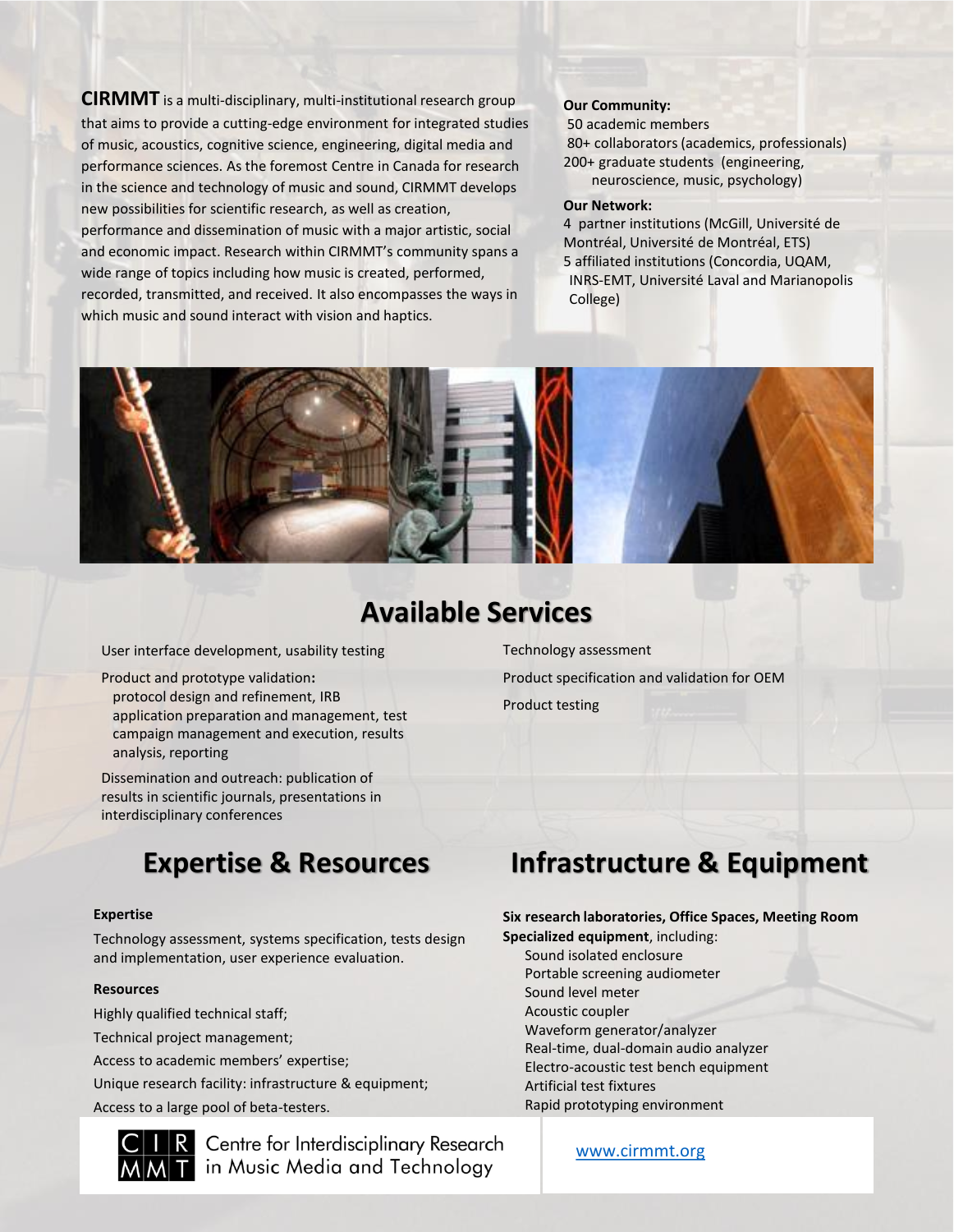# **Laboratories**



#### **Critical Listening Laboratory**

ITU standard room with multichannel and stereo audio, critical listening, evaluation, and technical ear training research.



**Performance and Recording Laboratory** Sound recording of individual performers, motion capture, virtual reality applications.



#### **Spatial Audio Laboratory**

Hemi-anechoic room, room acoustics measurements and perception, diffusion, directivity, and spatialization studies.



**Perceptual Testing Lab**. Experimentation on music and sound perception.



**Audiovisual Editing Lab** (Maurice Pollack Foundation). HD video editing, preparation of test materials, media and demo preparation, content for archiving, viewing/listening space.



**Immersive Presence Laboratory**. Multi-speaker audio, motion capture, multimodal display and presentation.



Centre for Interdisciplinary Research in Music Media and Technology

[www.cirmmt.org](http://www.cirmmt.org/)